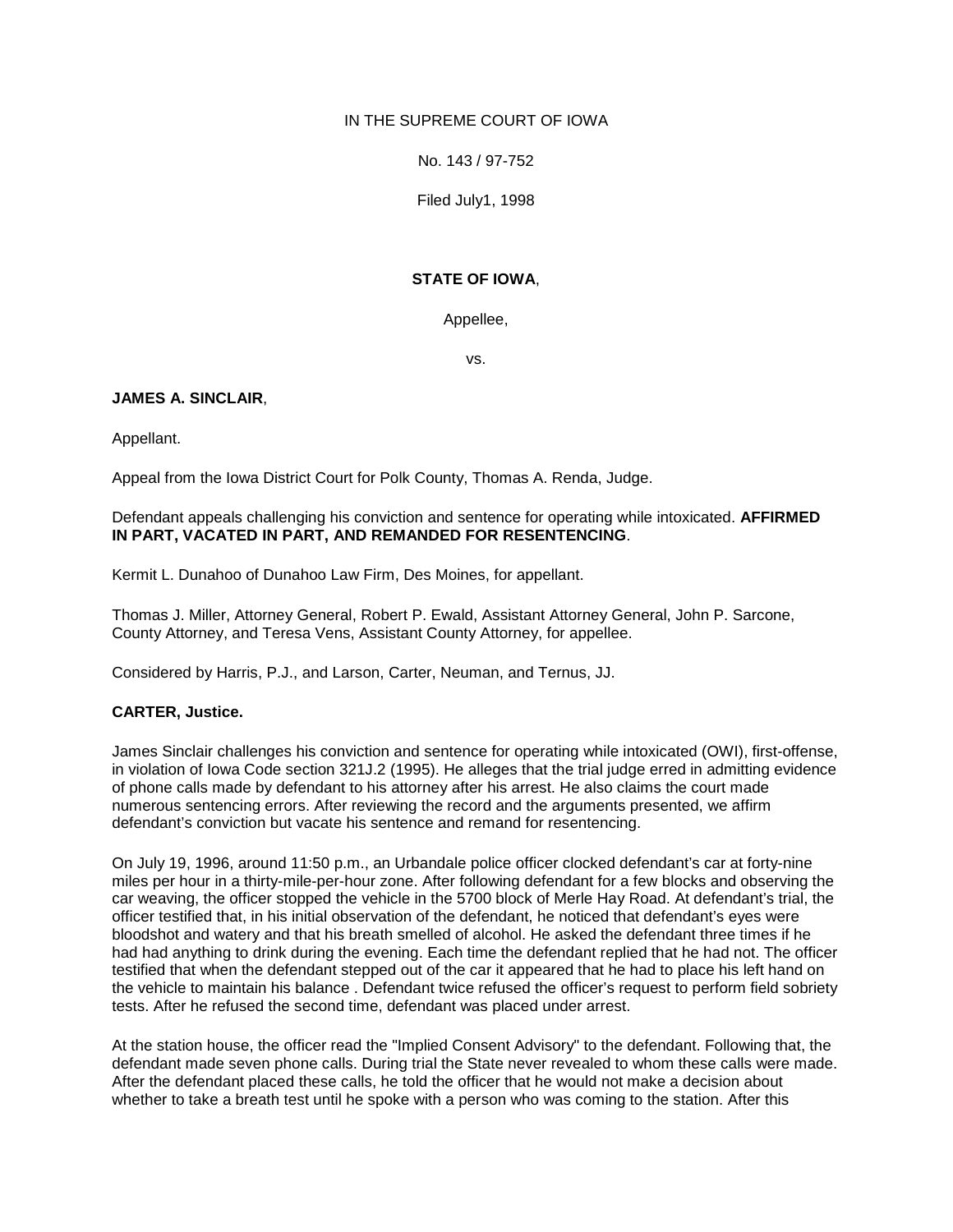person arrived, around 1:50 a.m., defendant told the officer that he would only take the breath test if he could examine the certification of the intoxilyzer. The officer informed the defendant that this information is kept at the criminalistics laboratory and that there was no way to get the information that evening. The defendant informed the officer that he would not take the breath test.

Two months before trial, defendant filed a motion in limine, requesting the court to exclude evidence pertaining to the telephone calls he made at the police station. The judge ruled that this motion would be heard by the court prior to trial. However, when the trial commenced, no ruling had been made and none was requested.

At trial, the following record was made:

Q. And what happened after you gave the Implied Consent Advisory?

OFFICER GOODMAN: I offered him phone calls to whoever he wanted to call.

Q. And how many phone calls did the defendant make?

MR. ROUSE: Objection, Your Honor. May I approach?

THE COURT: All right. (Discussion was held off the record at the bench.)

MR. ROUSE: Your Honor, I object to this line of questioning on the basis of relevance.

THE COURT: Overruled. Part of the transaction. You may answer, if you can remember.

Q. How many phone calls did the defendant make? A. I believe he made a total of seven.

Q. And did he eventually talk with someone on the phone? A. Yes, he did. He spoke with somebody who called the station.

Q. What happened after he spoke with someone on the phone? A. After he spoke with somebody on the phone I asked him if he was going to make a decision on whether or not he would take the breath test at the station. At that time he said he would not take the test or he did not say—he didn't say that. He said I will not make a decision on whether to take the test until I'm able to speak to that person who is coming to the station.

Q. Now, are there any time constraints for you in this process? A. As far as time constraint, we have to ask for the breath sample within two hours of the arrest.

Q. And do you recall what time it was when the defendant said he would wait until someone came to the station? A. I believe it was around one a.m. Approximately one a.m.

Q. And did someone eventually arrive at the station? A. Yes, somebody did come to the station.

MR. ROUSE: Objection, Your Honor. Now I would like to take up a matter outside the presence of the jury.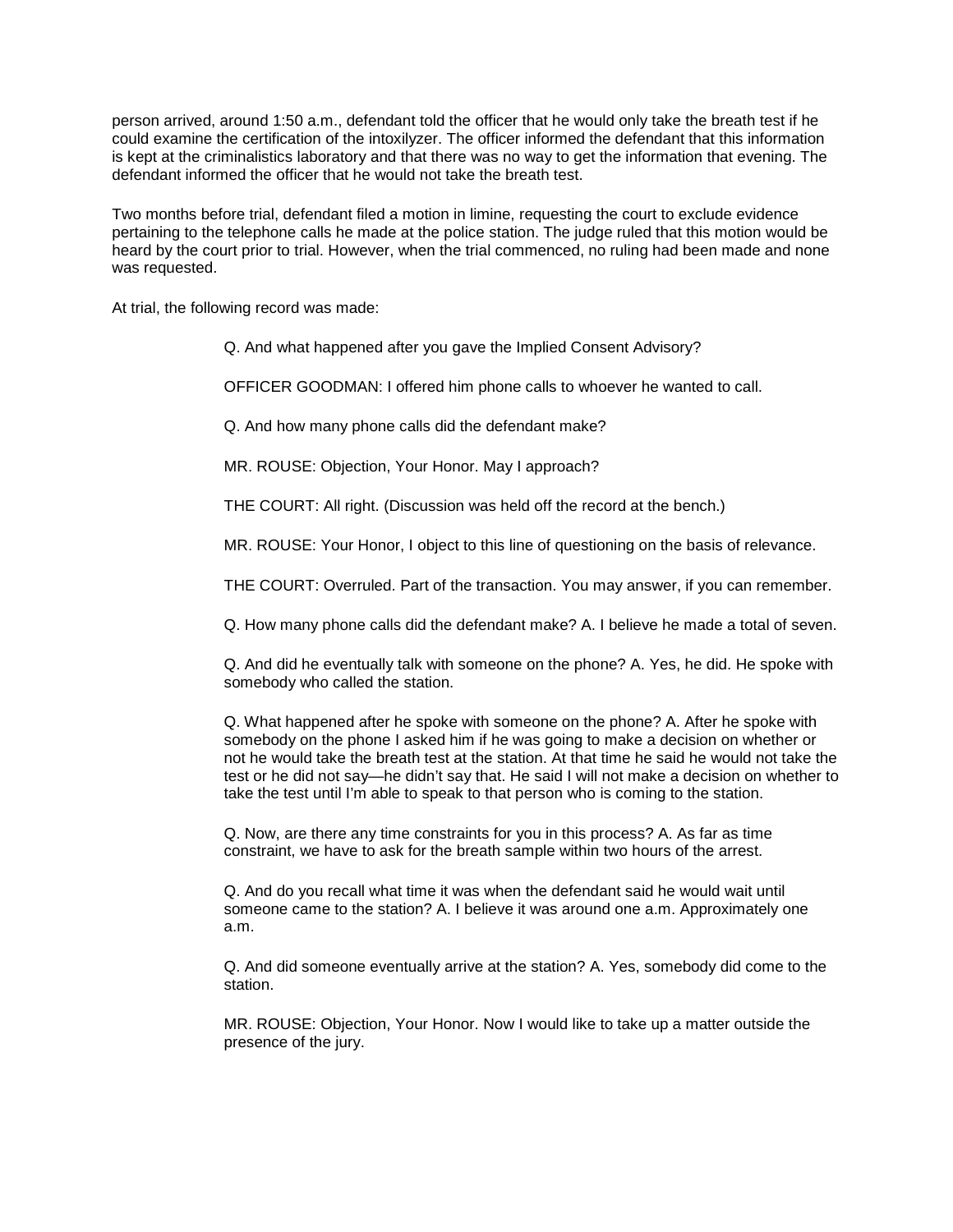After the jury was excused, the defendant's attorney objected to the testimony on the basis that its purpose was clearly to let the jury know that the defendant had contacted an attorney. The judge overruled this objection. After the jury returned to the room, testimony continued as follows:

THE COURT: All right. You may proceed.

Q. What time did the person arrive at the station that the defendant was waiting for? A. I believe that was approximately 1:50 a.m.

Q. And was the defendant allowed to personally visit with this person? A. Yes, he was.

Q. What happened next? A. After the defendant consulted with that person I asked him if he was going to take the breath test.

Q. His response? A. His response was he would take the test contingent upon seeing the certification of the Intoxilyzer that was being used.

# **I.** *Evidence of Phone Calls*.

Defendant argues that the evidence that he made numerous phone calls and had a visitor at the police station after his arrest was irrelevant, and any probative value was substantially outweighed by the danger of unfair prejudice. Therefore, he contends that his conviction should be overturned.

This court reviews the trial court's decision on the relevancy of evidence for an abuse of discretion. *Duncan v. City of Cedar Rapids*, 560 N.W.2d 320, 323 (Iowa 1997). An abuse of discretion is found only when the trial court exercises its discretion on grounds or for reasons clearly untenable or to an extent clearly unreasonable. *State v. Privitt*, 571 N.W.2d 484, 486 (Iowa 1997).

Iowa Code section 321J.16 provides that proof of a defendant's refusal to submit to a chemical test is admissible in any action against that defendant arising out of section 321J.2. "Relevant evidence" is defined as evidence having any tendency to make the existence of any fact that is of consequence to the determination of the action more probable or less probable than it would be without the evidence. *Iowa Mut. Ins. Co. v. McCarthy*, 572 N.W.2d 537, 544 (Iowa 1997). We find that the evidence regarding defendant's phone calls and visitor while at the police station was relevant to show the circumstances surrounding his refusal to submit to a breath test. Furthermore, there was little danger of unfair prejudice in the admission of this evidence. The identities of the recipients of the phone calls and defendant's visitor were not revealed until closing arguments at which time it was *defendant's* attorney who informed the jury that the visitor was his attorney. Therefore, we uphold defendant's conviction of first-offense OWI.

### **II.** *Consideration of Unprosecuted Offenses in Sentencing*.

Next, defendant argues that the trial judge impermissibly considered other unprosecuted offenses when he imposed the defendant's sentence. At the sentencing hearing, the judge made the following statement:

> [The defendant] has been arrested on four occasions for Operating a Motor Vehicle While Intoxicated and that those three cases were dismissed by the County Attorney for one reason or another, and that he shouldn't be held responsible for those since he was not proven guilty beyond a reasonable doubt in front of a jury or a Judge, and that shouldn't be considered in the sentence. . . . .

. . . I have to under the law sentence you as a first offense because that's what it was, and [] you weren't convicted on the other three. But I believe that I can take into consideration that there was a problem because you were arrested for some type of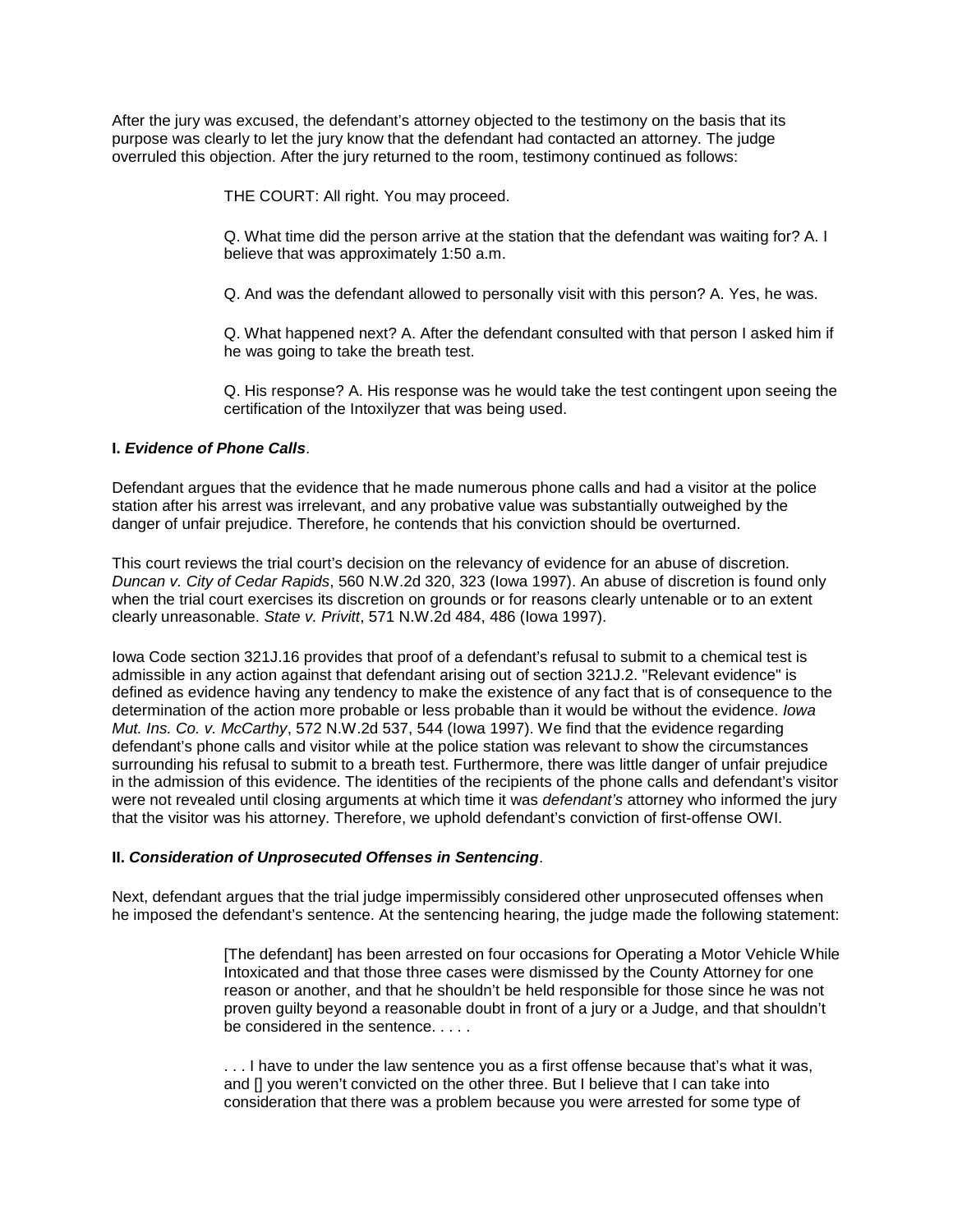alcohol-related incident and that for some reason maybe they couldn't prove you guilty beyond a reasonable doubt and that's why those were dismissed, and the Court has to take that into consideration. That this is a first, but you've had three prior arrests.

The judge then sentenced defendant to thirty days in the Polk County jail. The sentencing order provided that, in lieu of the thirty days in jail, Sinclair could opt to enter a qualified alcohol treatment center for evaluation and treatment for a thirty-day period. The judge imposed a \$1000 fine and a requirement that defendant perform 100 hours of pro bono legal work for indigent parties for his community service. Finally, the judge imposed a two-year probation period and suspended defendant's driver's license for 360 days.

Both the State and defendant agree that a sentencing court may not consider or rely on charges of unprosecuted offenses unless they are admitted by the defendant or otherwise proved. *State v. Black*, 324 N.W.2d 313, 315 (Iowa 1982). Here, there is no evidence that indicates the charges were admitted by Sinclair or otherwise proved. Instead, the State argues that the judge did not consider the unproven offenses. We are convinced, however, that the judge's statements on the record conclusively show that he did consider the unproven offenses in sentencing the defendant. Because of this consideration of improper factors, we vacate the sentence and remand the case for resentencing.

### **III.** *Whether Portions of the Sentence Were Illegally Imposed.*

Defendant contends that the court's sentence was illegal in requiring him to attend an alcohol treatment center and in suspending his driver's license. We disagree with the first contention and agree with the second.

Under the sentencing order, the defendant did not have to accept the conditions of probation if he agreed to serve a thirty-day jail sentence. To avoid the jail sentence, he had to agree to the terms of probation. Although the court did not identify a statute in imposing the conditions of probation, the relevant statute is Iowa Code section 907.3(3), which provides:

> By record entry at the time of or after sentencing, the court may suspend the sentence and place the defendant on probation upon such terms and conditions as it may require including commitment to an alternate jail facility or a community correctional residential treatment facility for a specific number of days to be followed by a term of probation . . . .

The judge did not act beyond his authority in requiring defendant to attend a residential treatment facility.

If the sentencing order is taken literally, defendant is correct in urging that the judge was without authority to suspend his driver's license. Absent a statutory provision for court-ordered revocation, that authority lies with the Iowa Department of Transportation. *See* Iowa Code § 321J.4(1). The court could, however, impose as a condition of probation a prohibition against defendant driving for a specified number of days irrespective of his status as a licensed operator. That may have been the intent of the sentencing order. This matter may be clarified at the time of resentencing.

# **IV.** *Whether the Judge Was Required to Recuse Himself.*

Defendant contends that the judge should have recused himself after receiving phone calls from concerned citizens regarding this case. During the sentencing hearing the judge stated:

> Mr. Sinclair, since this trial and after the publicity that was received during the trial and afterwards, I've received approximately six calls from citizens of this state, out of Des Moines and also in Polk County, asking that I give you the maximum sentence of one year in jail and a thousand dollar fine. To me that [] would be an easy sentence for me to